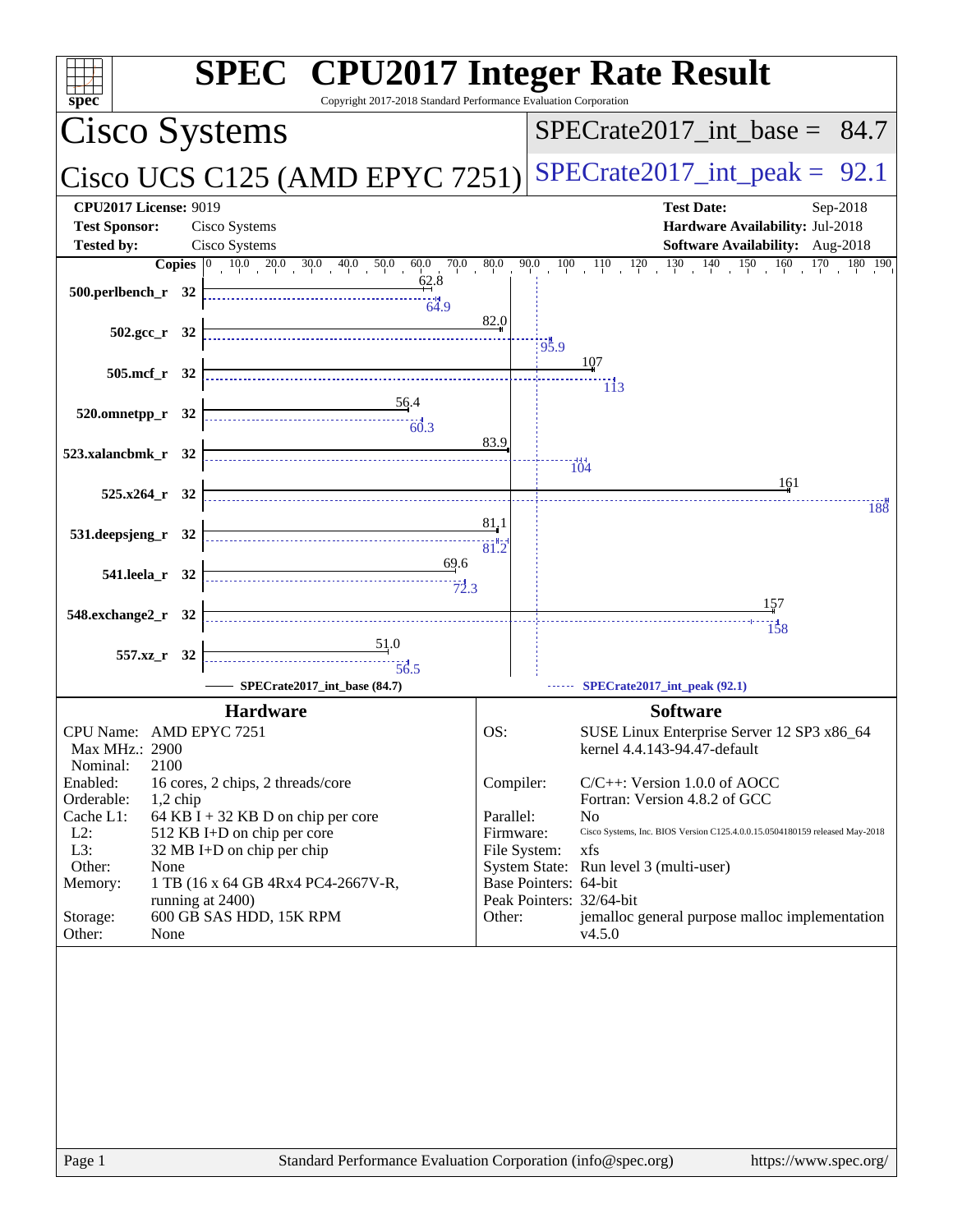

Copyright 2017-2018 Standard Performance Evaluation Corporation

## Cisco Systems

### [SPECrate2017\\_int\\_base =](http://www.spec.org/auto/cpu2017/Docs/result-fields.html#SPECrate2017intbase) 84.7

## Cisco UCS C125 (AMD EPYC 7251) SPECrate  $2017$ \_int\_peak = 92.1

**[CPU2017 License:](http://www.spec.org/auto/cpu2017/Docs/result-fields.html#CPU2017License)** 9019 **[Test Date:](http://www.spec.org/auto/cpu2017/Docs/result-fields.html#TestDate)** Sep-2018 **[Test Sponsor:](http://www.spec.org/auto/cpu2017/Docs/result-fields.html#TestSponsor)** Cisco Systems **[Hardware Availability:](http://www.spec.org/auto/cpu2017/Docs/result-fields.html#HardwareAvailability)** Jul-2018 **[Tested by:](http://www.spec.org/auto/cpu2017/Docs/result-fields.html#Testedby)** Cisco Systems **[Software Availability:](http://www.spec.org/auto/cpu2017/Docs/result-fields.html#SoftwareAvailability)** Aug-2018

#### **[Results Table](http://www.spec.org/auto/cpu2017/Docs/result-fields.html#ResultsTable)**

|                                   | <b>Base</b>   |                |       |                | <b>Peak</b> |                |              |               |                |              |                |              |                |              |
|-----------------------------------|---------------|----------------|-------|----------------|-------------|----------------|--------------|---------------|----------------|--------------|----------------|--------------|----------------|--------------|
| <b>Benchmark</b>                  | <b>Copies</b> | <b>Seconds</b> | Ratio | <b>Seconds</b> | Ratio       | <b>Seconds</b> | <b>Ratio</b> | <b>Copies</b> | <b>Seconds</b> | <b>Ratio</b> | <b>Seconds</b> | <b>Ratio</b> | <b>Seconds</b> | <b>Ratio</b> |
| $500.$ perlbench_r                | 32            | 808            | 63.0  | 839            | 60.7        | 811            | 62.8         | 32            | 794            | 64.1         | 785            | 64.9         | 782            | 65.2         |
| 502.gcc_r                         | 32            | 550            | 82.4  | 553            | 82.0        | 554            | 81.8         | 32            | 476            | 95.3         | 472            | 96.1         | 473            | 95.9         |
| $505$ .mcf r                      | 32            | 483            | 107   | 482            | 107         | 480            | 108          | 32            | 457            | 113          | 457            | 113          | 456            | 113          |
| 520.omnetpp_r                     | 32            | 744            | 56.4  | 744            | 56.4        | 742            | 56.6         | 32            | 696            | 60.3         | 695            | 60.4         | 698            | 60.1         |
| 523.xalancbmk r                   | 32            | 403            | 83.8  | 401            | 84.2        | 403            | 83.9         | 32            | 328            | 103          | 325            | <b>104</b>   | 320            | 106          |
| 525.x264 r                        | 32            | 347            | 161   | 348            | 161         | 347            | 162          | 32            | 297            | 189          | 298            | 188          | 298            | 188          |
| 531.deepsjeng_r                   | 32            | 452            | 81.1  | 451            | 81.2        | 453            | 80.9         | 32            | 437            | 83.9         | 451            | 81.2         | 453            | 80.9         |
| 541.leela r                       | 32            | 761            | 69.6  | 762            | 69.5        | 761            | 69.6         | 32            | 733            | 72.3         | 737            | 71.9         | 733            | 72.3         |
| 548.exchange2_r                   | 32            | 533            | 157   | 534            | 157         | 533            | 157          | 32            | 530            | 158          | 529            | 158          | 555            | 151          |
| 557.xz r                          | 32            | 678            | 51.0  | 678            | 50.9        | 678            | 51.0         | 32            | 611            | 56.6         | 612            | 56.5         | 612            | 56.5         |
| $SPECrate2017$ int base =<br>84.7 |               |                |       |                |             |                |              |               |                |              |                |              |                |              |

**[SPECrate2017\\_int\\_peak =](http://www.spec.org/auto/cpu2017/Docs/result-fields.html#SPECrate2017intpeak) 92.1**

Results appear in the [order in which they were run.](http://www.spec.org/auto/cpu2017/Docs/result-fields.html#RunOrder) Bold underlined text [indicates a median measurement.](http://www.spec.org/auto/cpu2017/Docs/result-fields.html#Median)

#### **[Submit Notes](http://www.spec.org/auto/cpu2017/Docs/result-fields.html#SubmitNotes)**

The config file option 'submit' was used. 'numactl' was used to bind copies to the cores. See the configuration file for details.

#### **[Operating System Notes](http://www.spec.org/auto/cpu2017/Docs/result-fields.html#OperatingSystemNotes)**

'ulimit -s unlimited' was used to set environment stack size 'ulimit -l 2097152' was used to set environment locked pages in memory limit

runspec command invoked through numactl i.e.: numactl --interleave=all runspec <etc>

Set dirty\_ratio=8 to limit dirty cache to 8% of memory Set swappiness=1 to swap only if necessary Set zone\_reclaim\_mode=1 to free local node memory and avoid remote memory sync then drop\_caches=3 to reset caches before invoking runcpu

```
dirty_ratio, swappiness, zone_reclaim_mode and drop_caches were
all set using privileged echo (e.g. echo 1 > /proc/sys/vm/swappiness).
```
Transparent huge pages were enabled for this run (OS default)

Huge pages were not configured for this run.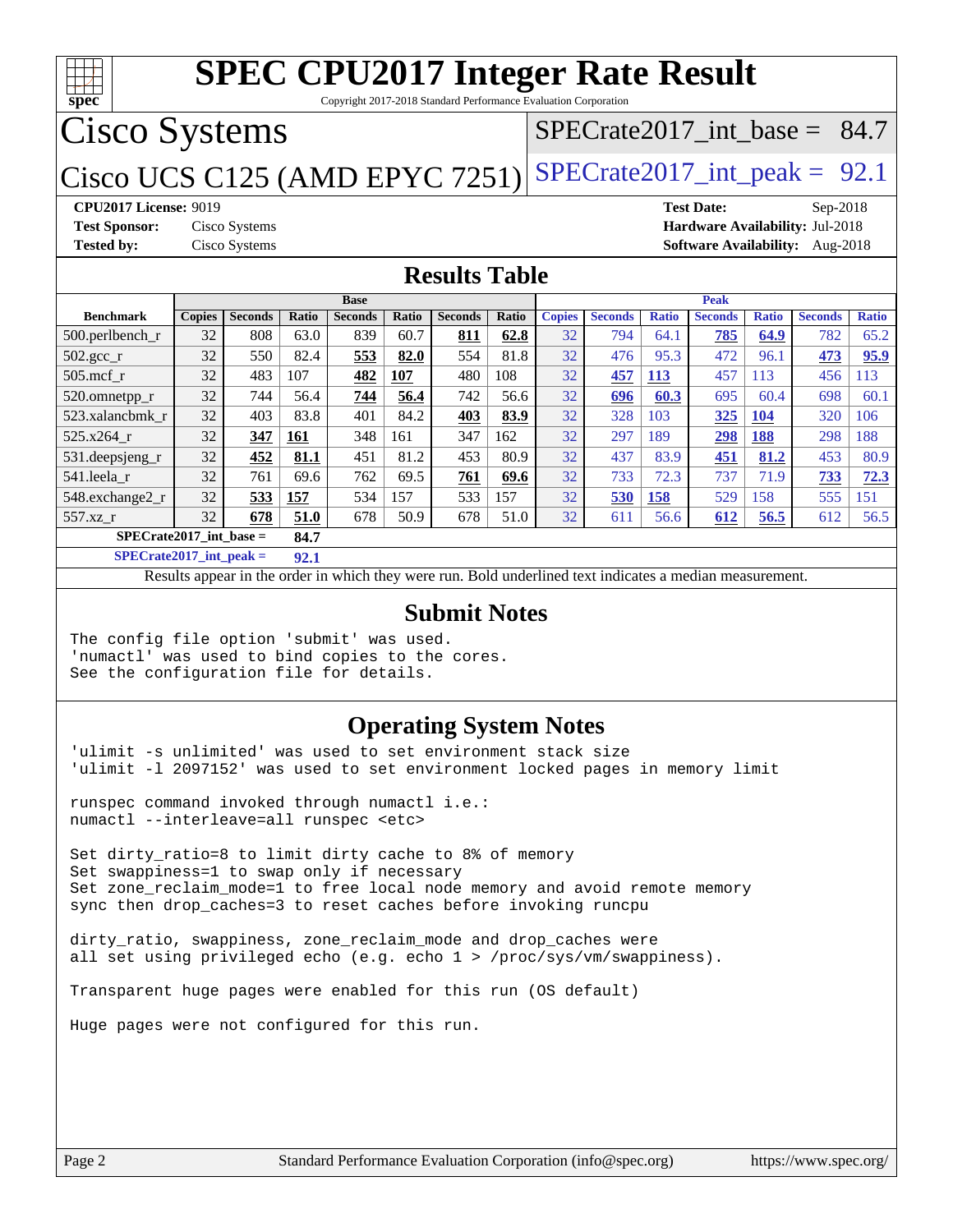| spe<br>U |  |  |  |  |  |  |
|----------|--|--|--|--|--|--|

Copyright 2017-2018 Standard Performance Evaluation Corporation

## Cisco Systems

[SPECrate2017\\_int\\_base =](http://www.spec.org/auto/cpu2017/Docs/result-fields.html#SPECrate2017intbase) 84.7

## Cisco UCS C125 (AMD EPYC 7251) [SPECrate2017\\_int\\_peak =](http://www.spec.org/auto/cpu2017/Docs/result-fields.html#SPECrate2017intpeak)  $92.1$

**[Tested by:](http://www.spec.org/auto/cpu2017/Docs/result-fields.html#Testedby)** Cisco Systems **[Software Availability:](http://www.spec.org/auto/cpu2017/Docs/result-fields.html#SoftwareAvailability)** Aug-2018

**[CPU2017 License:](http://www.spec.org/auto/cpu2017/Docs/result-fields.html#CPU2017License)** 9019 **[Test Date:](http://www.spec.org/auto/cpu2017/Docs/result-fields.html#TestDate)** Sep-2018 **[Test Sponsor:](http://www.spec.org/auto/cpu2017/Docs/result-fields.html#TestSponsor)** Cisco Systems **[Hardware Availability:](http://www.spec.org/auto/cpu2017/Docs/result-fields.html#HardwareAvailability)** Jul-2018

#### **[General Notes](http://www.spec.org/auto/cpu2017/Docs/result-fields.html#GeneralNotes)**

Environment variables set by runcpu before the start of the run: LD\_LIBRARY\_PATH = "/opt/cpu2017/amd1704-rate-libs-revC/64;/opt/cpu2017/amd1704-rate-libs-revC/32:" MALLOC\_CONF = "lg\_chunk:26"

The AMD64 AOCC Compiler Suite is available at <http://developer.amd.com/amd-aocc/>

Binaries were compiled on a system with 2x AMD EPYC 7601 CPU + 512GB Memory using RHEL 7.4

jemalloc, a general purpose malloc implementation, was obtained at <https://github.com/jemalloc/jemalloc/releases/download/4.5.0/jemalloc-4.5.0.tar.bz2> jemalloc was built with GCC v4.8.5 in RHEL v7.2 under default conditions. jemalloc uses environment variable MALLOC\_CONF with values narenas and lg\_chunk: narenas: sets the maximum number of arenas to use for automatic multiplexing of threads and arenas.

 lg\_chunk: set the virtual memory chunk size (log base 2). For example, lg\_chunk:21 sets the default chunk size to 2^21 = 2MiB.

The AOCC Gold Linker plugin was installed and used for the link stage.

The AOCC Fortran Plugin version 1.0 was used to leverage AOCC optimizers with gfortran. It is available here: <http://developer.amd.com/amd-aocc/> NA: The test sponsor attests, as of date of publication, that CVE-2017-5754 (Meltdown) is mitigated in the system as tested and documented. Yes: The test sponsor attests, as of date of publication, that CVE-2017-5753 (Spectre variant 1) is mitigated in the system as tested and documented. Yes: The test sponsor attests, as of date of publication, that CVE-2017-5715 (Spectre variant 2) is mitigated in the system as tested and documented.

### **[Platform Notes](http://www.spec.org/auto/cpu2017/Docs/result-fields.html#PlatformNotes)**

BIOS Settings: Performance Determinism set to Power Deterministic Sysinfo program /opt/cpu2017/bin/sysinfo Rev: r5797 of 2017-06-14 96c45e4568ad54c135fd618bcc091c0f running on linux-7bdx Tue Oct 9 05:00:11 2018

 SUT (System Under Test) info as seen by some common utilities. For more information on this section, see <https://www.spec.org/cpu2017/Docs/config.html#sysinfo>

 From /proc/cpuinfo model name : AMD EPYC 7251 8-Core Processor 2 "physical id"s (chips) 32 "processors"

**(Continued on next page)**

Page 3 Standard Performance Evaluation Corporation [\(info@spec.org\)](mailto:info@spec.org) <https://www.spec.org/>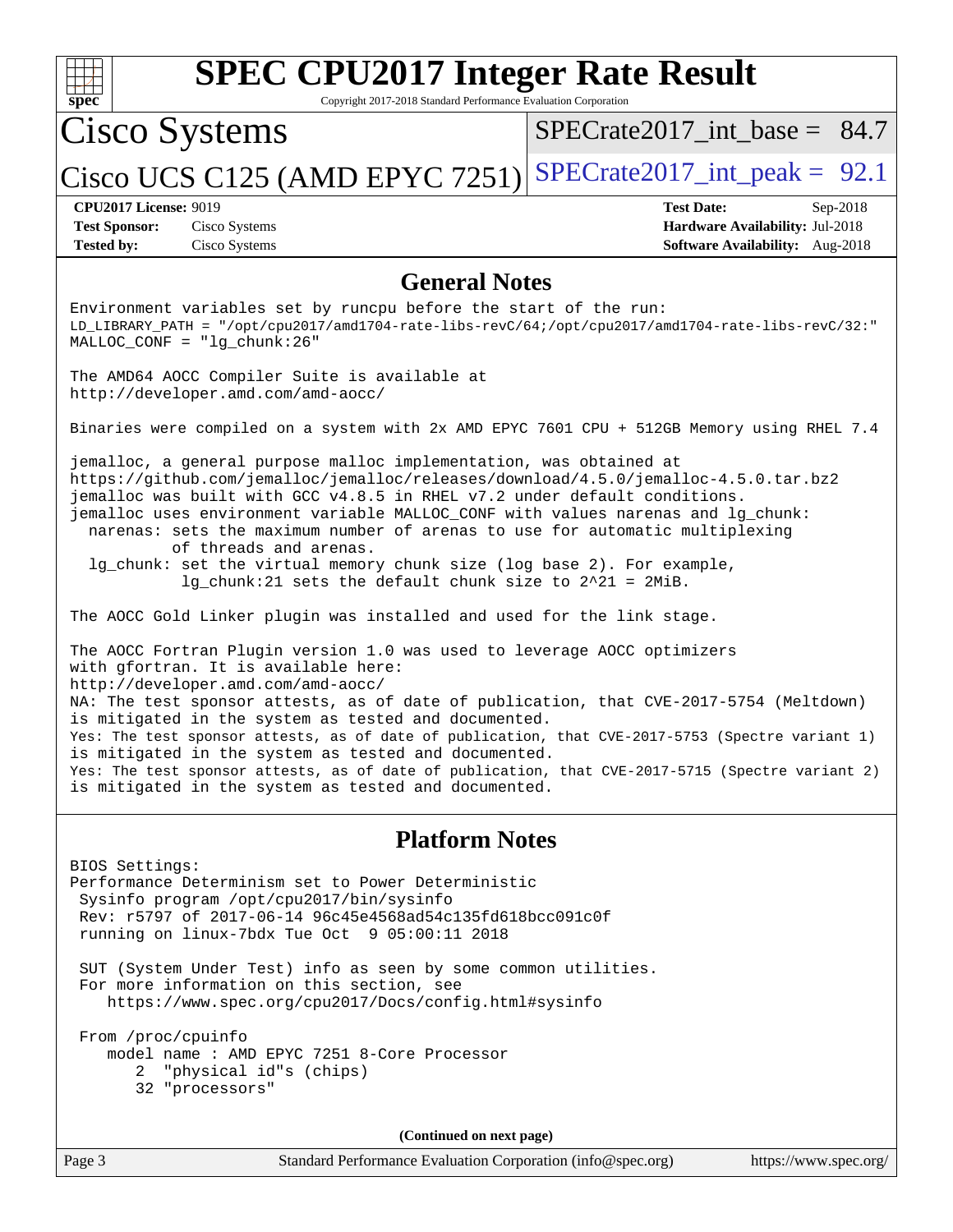| $\frac{1}{\text{spec}^*}$    | <b>SPEC CPU2017 Integer Rate Result</b><br>Copyright 2017-2018 Standard Performance Evaluation Corporation |  |                                  |            |  |  |  |
|------------------------------|------------------------------------------------------------------------------------------------------------|--|----------------------------------|------------|--|--|--|
|                              | Cisco Systems                                                                                              |  | $SPECrate2017\_int\_base = 84.7$ |            |  |  |  |
|                              | Cisco UCS C125 (AMD EPYC 7251) SPECrate2017_int_peak = $92.1$                                              |  |                                  |            |  |  |  |
| <b>CPU2017 License: 9019</b> |                                                                                                            |  | <b>Test Date:</b>                | $Sep-2018$ |  |  |  |
| <b>Test Sponsor:</b>         | Cisco Systems                                                                                              |  | Hardware Availability: Jul-2018  |            |  |  |  |
| <b>Tested by:</b>            | Cisco Systems                                                                                              |  | Software Availability: Aug-2018  |            |  |  |  |
|                              |                                                                                                            |  |                                  |            |  |  |  |

### **[Platform Notes \(Continued\)](http://www.spec.org/auto/cpu2017/Docs/result-fields.html#PlatformNotes)**

|             |                                                                                  | cores, siblings (Caution: counting these is hw and system dependent. The following<br>excerpts from /proc/cpuinfo might not be reliable. Use with caution.) |                       |
|-------------|----------------------------------------------------------------------------------|-------------------------------------------------------------------------------------------------------------------------------------------------------------|-----------------------|
|             | cpu cores $: 8$<br>siblings : 16                                                 |                                                                                                                                                             |                       |
|             | physical 0: cores 0 4 8 12 16 20 24 28<br>physical 1: cores 0 4 8 12 16 20 24 28 |                                                                                                                                                             |                       |
| From lscpu: |                                                                                  |                                                                                                                                                             |                       |
|             | Architecture:                                                                    | x86 64                                                                                                                                                      |                       |
|             | $CPU$ op-mode(s):                                                                | $32$ -bit, $64$ -bit                                                                                                                                        |                       |
|             | Byte Order:                                                                      | Little Endian                                                                                                                                               |                       |
|             | CPU(s):                                                                          | 32                                                                                                                                                          |                       |
|             | On-line CPU(s) list:                                                             | $0 - 31$                                                                                                                                                    |                       |
|             | Thread( $s$ ) per core:                                                          | 2                                                                                                                                                           |                       |
|             | $Core(s)$ per socket:                                                            | 8                                                                                                                                                           |                       |
|             | Socket(s):                                                                       | 2                                                                                                                                                           |                       |
|             | NUMA $node(s):$                                                                  | 8                                                                                                                                                           |                       |
|             | Vendor ID:                                                                       | AuthenticAMD                                                                                                                                                |                       |
|             | CPU family:                                                                      | 23                                                                                                                                                          |                       |
|             | Model:                                                                           | $\mathbf{1}$                                                                                                                                                |                       |
|             | Model name:                                                                      | AMD EPYC 7251 8-Core Processor                                                                                                                              |                       |
|             | Stepping:<br>CPU MHz:                                                            | 2<br>2100.000                                                                                                                                               |                       |
|             | $CPU$ max $MHz$ :                                                                |                                                                                                                                                             |                       |
|             | CPU min MHz:                                                                     | 2100.0000                                                                                                                                                   |                       |
|             |                                                                                  | 1200.0000                                                                                                                                                   |                       |
|             | BogoMIPS:<br>Virtualization:                                                     | 4192.04                                                                                                                                                     |                       |
|             | L1d cache:                                                                       | AMD-V<br>32K                                                                                                                                                |                       |
|             | Lli cache:                                                                       | 64K                                                                                                                                                         |                       |
|             | $L2$ cache:                                                                      | 512K                                                                                                                                                        |                       |
|             | $L3$ cache:                                                                      | 4096K                                                                                                                                                       |                       |
|             | NUMA node0 CPU(s):                                                               | 0, 1, 16, 17                                                                                                                                                |                       |
|             | NUMA nodel CPU(s):                                                               | 2, 3, 18, 19                                                                                                                                                |                       |
|             | NUMA $node2$ $CPU(s):$                                                           | 4, 5, 20, 21                                                                                                                                                |                       |
|             | NUMA node3 CPU(s):                                                               | 6, 7, 22, 23                                                                                                                                                |                       |
|             | NUMA node4 CPU(s):                                                               | 8, 9, 24, 25                                                                                                                                                |                       |
|             | NUMA $node5$ $CPU(s):$                                                           | 10, 11, 26, 27                                                                                                                                              |                       |
|             | NUMA node6 CPU(s):                                                               | 12, 13, 28, 29                                                                                                                                              |                       |
|             | NUMA node7 CPU(s):                                                               | 14, 15, 30, 31                                                                                                                                              |                       |
|             | Flags:                                                                           | fpu vme de pse tsc msr pae mce cx8 apic sep mtrr pge mca cmov                                                                                               |                       |
|             |                                                                                  | pat pse36 clflush mmx fxsr sse sse2 ht syscall nx mmxext fxsr_opt pdpelgb rdtscp lm                                                                         |                       |
|             |                                                                                  | constant_tsc rep_good nopl nonstop_tsc extd_apicid amd_dcm aperfmperf eagerfpu pni                                                                          |                       |
|             |                                                                                  | pclmulqdq monitor ssse3 fma cx16 sse4_1 sse4_2 movbe popcnt aes xsave avx f16c                                                                              |                       |
|             |                                                                                  | rdrand lahf_lm cmp_legacy svm extapic cr8_legacy abm sse4a misalignsse 3dnowprefetch                                                                        |                       |
|             |                                                                                  | osvw skinit wdt tce topoext perfctr_core perfctr_nb bpext perfctr_12 mwaitx arat                                                                            |                       |
|             |                                                                                  | hw_pstate ssbd ibpb retpoline retpoline_amd npt lbrv svm_lock nrip_save tsc_scale                                                                           |                       |
|             |                                                                                  | vmcb_clean flushbyasid decodeassists pausefilter pfthreshold vmmcall avic fsgsbase                                                                          |                       |
|             |                                                                                  | (Continued on next page)                                                                                                                                    |                       |
| Page 4      |                                                                                  | Standard Performance Evaluation Corporation (info@spec.org)                                                                                                 | https://www.spec.org/ |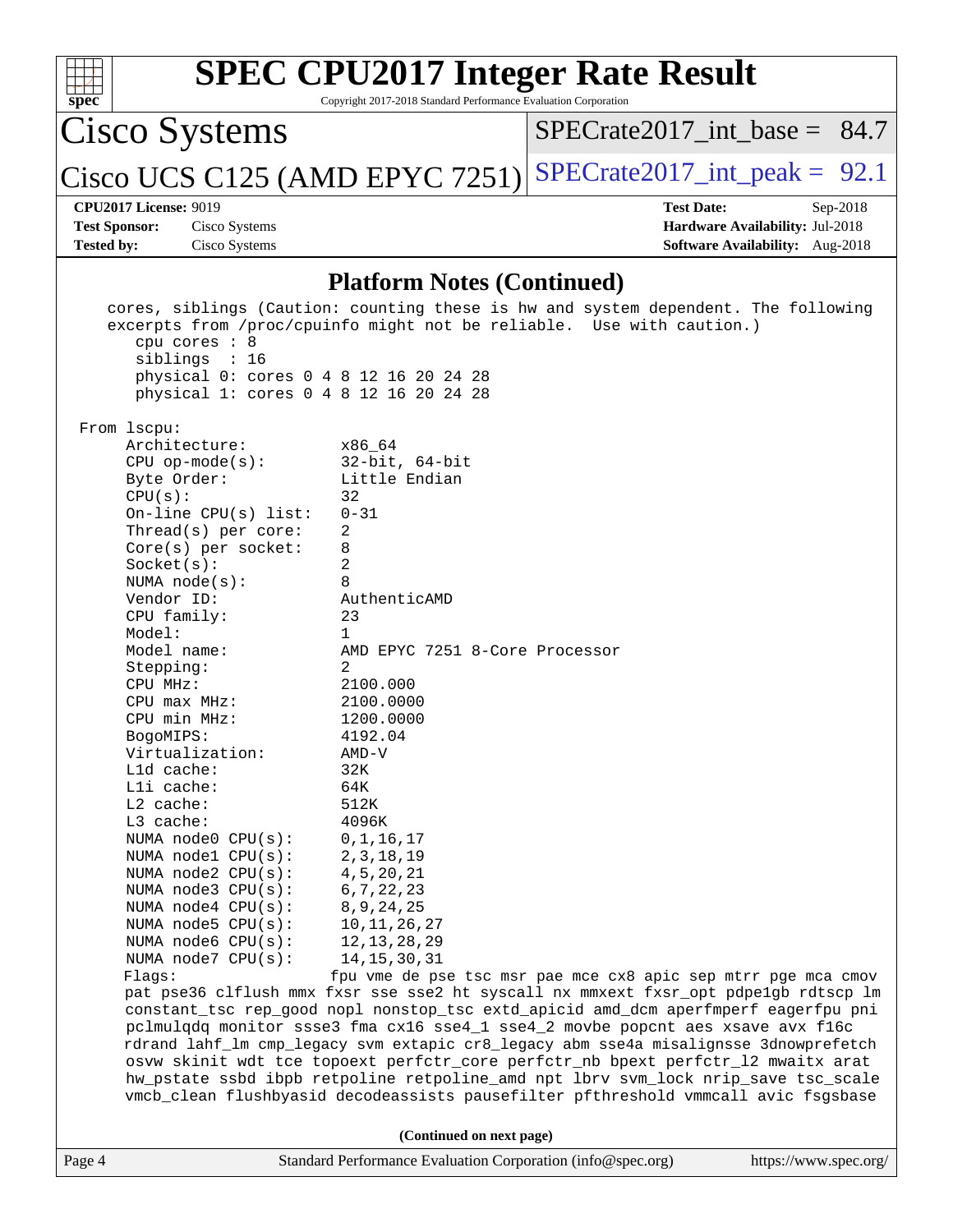

Copyright 2017-2018 Standard Performance Evaluation Corporation

Cisco Systems

SPECrate2017 int\_base =  $84.7$ 

Cisco UCS C125 (AMD EPYC 7251) SPECrate  $2017$ \_int\_peak = 92.1

#### **[CPU2017 License:](http://www.spec.org/auto/cpu2017/Docs/result-fields.html#CPU2017License)** 9019 **[Test Date:](http://www.spec.org/auto/cpu2017/Docs/result-fields.html#TestDate)** Sep-2018

**[Test Sponsor:](http://www.spec.org/auto/cpu2017/Docs/result-fields.html#TestSponsor)** Cisco Systems **[Hardware Availability:](http://www.spec.org/auto/cpu2017/Docs/result-fields.html#HardwareAvailability)** Jul-2018 **[Tested by:](http://www.spec.org/auto/cpu2017/Docs/result-fields.html#Testedby)** Cisco Systems **[Software Availability:](http://www.spec.org/auto/cpu2017/Docs/result-fields.html#SoftwareAvailability)** Aug-2018

#### **[Platform Notes \(Continued\)](http://www.spec.org/auto/cpu2017/Docs/result-fields.html#PlatformNotes)**

 bmi1 avx2 smep bmi2 rdseed adx smap clflushopt sha\_ni xsaveopt xsavec xgetbv1 clzero irperf overflow\_recov succor smca

 /proc/cpuinfo cache data cache size : 512 KB

 From numactl --hardware WARNING: a numactl 'node' might or might not correspond to a physical chip. available: 8 nodes (0-7)

**(Continued on next page)**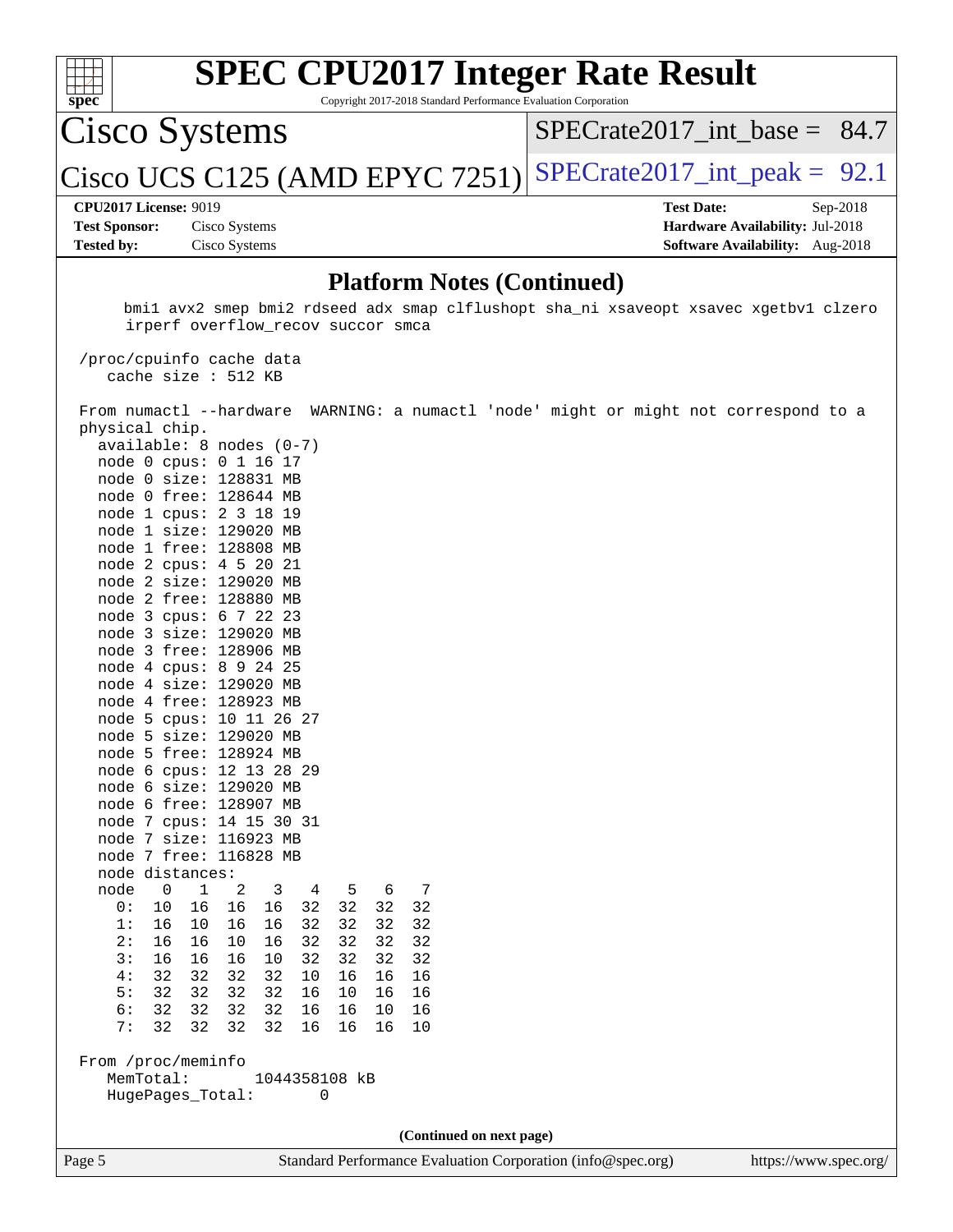| spec                                                                                                                                                                                                                                                                                                                                          | <b>SPEC CPU2017 Integer Rate Result</b><br>Copyright 2017-2018 Standard Performance Evaluation Corporation                                                                                                                                                                                                                                                                                                          |
|-----------------------------------------------------------------------------------------------------------------------------------------------------------------------------------------------------------------------------------------------------------------------------------------------------------------------------------------------|---------------------------------------------------------------------------------------------------------------------------------------------------------------------------------------------------------------------------------------------------------------------------------------------------------------------------------------------------------------------------------------------------------------------|
| Cisco Systems                                                                                                                                                                                                                                                                                                                                 | $SPECrate2017$ int base = 84.7                                                                                                                                                                                                                                                                                                                                                                                      |
| $ Cisco UCS C125$ (AMD EPYC 7251)                                                                                                                                                                                                                                                                                                             | $SPECrate2017\_int\_peak = 92.1$                                                                                                                                                                                                                                                                                                                                                                                    |
| <b>CPU2017 License: 9019</b><br><b>Test Sponsor:</b><br>Cisco Systems<br><b>Tested by:</b><br>Cisco Systems                                                                                                                                                                                                                                   | <b>Test Date:</b><br>Sep-2018<br>Hardware Availability: Jul-2018<br>Software Availability: Aug-2018                                                                                                                                                                                                                                                                                                                 |
|                                                                                                                                                                                                                                                                                                                                               |                                                                                                                                                                                                                                                                                                                                                                                                                     |
| Hugepagesize:<br>2048 kB                                                                                                                                                                                                                                                                                                                      | <b>Platform Notes (Continued)</b>                                                                                                                                                                                                                                                                                                                                                                                   |
| From /etc/*release* /etc/*version*<br>SuSE-release:<br>SUSE Linux Enterprise Server 12 (x86_64)<br>$VERSION = 12$<br>PATCHLEVEL = 3<br>os-release:<br>NAME="SLES"<br>VERSION="12-SP3"<br>VERSION_ID="12.3"<br>PRETTY_NAME="SUSE Linux Enterprise Server 12 SP3"<br>ID="sles"<br>$ANSI\_COLOR = "0; 32"$<br>CPE_NAME="cpe:/o:suse:sles:12:sp3" | # This file is deprecated and will be removed in a future service pack or release.<br># Please check /etc/os-release for details about this release.                                                                                                                                                                                                                                                                |
| uname $-a$ :<br>x86_64 x86_64 x86_64 GNU/Linux                                                                                                                                                                                                                                                                                                | Linux linux-7bdx 4.4.143-94.47-default #1 SMP Thu Aug 9 12:47:15 UTC 2018 (6bff971)                                                                                                                                                                                                                                                                                                                                 |
| run-level 3 Oct 9 04:59                                                                                                                                                                                                                                                                                                                       |                                                                                                                                                                                                                                                                                                                                                                                                                     |
| SPEC is set to: /opt/cpu2017<br>Filesystem<br>/dev/sda3<br>xfs<br>450G                                                                                                                                                                                                                                                                        | Type Size Used Avail Use% Mounted on<br>20G 431G<br>$5\%$ /                                                                                                                                                                                                                                                                                                                                                         |
| BIOS Cisco Systems, Inc. C125.4.0.0.15.0504180159 05/04/2018<br>Memory:<br>(End of data from sysinfo program)                                                                                                                                                                                                                                 | Additional information from dmidecode follows. WARNING: Use caution when you interpret<br>this section. The 'dmidecode' program reads system data which is "intended to allow<br>hardware to be accurately determined", but the intent may not be met, as there are<br>frequent changes to hardware, firmware, and the "DMTF SMBIOS" standard.<br>16x 0xCE00 M386A8K40BM2-CTD 64 GB 4 rank 2667, configured at 2400 |
|                                                                                                                                                                                                                                                                                                                                               |                                                                                                                                                                                                                                                                                                                                                                                                                     |
|                                                                                                                                                                                                                                                                                                                                               | <b>Compiler Version Notes</b>                                                                                                                                                                                                                                                                                                                                                                                       |
| $CC 502.gcc_r (peak)$                                                                                                                                                                                                                                                                                                                         | _____________________________________                                                                                                                                                                                                                                                                                                                                                                               |
| AOCC.LLVM.4.0.0.B35.2017_04_26)<br>Target: i386-unknown-linux-gnu                                                                                                                                                                                                                                                                             | AOCC.LLVM.4.0.0.B35.2017_04_26 clang version 4.0.0 (CLANG:) (based on LLVM                                                                                                                                                                                                                                                                                                                                          |
|                                                                                                                                                                                                                                                                                                                                               | (Continued on next page)                                                                                                                                                                                                                                                                                                                                                                                            |
| Page 6                                                                                                                                                                                                                                                                                                                                        | Standard Performance Evaluation Corporation (info@spec.org)<br>https://www.spec.org/                                                                                                                                                                                                                                                                                                                                |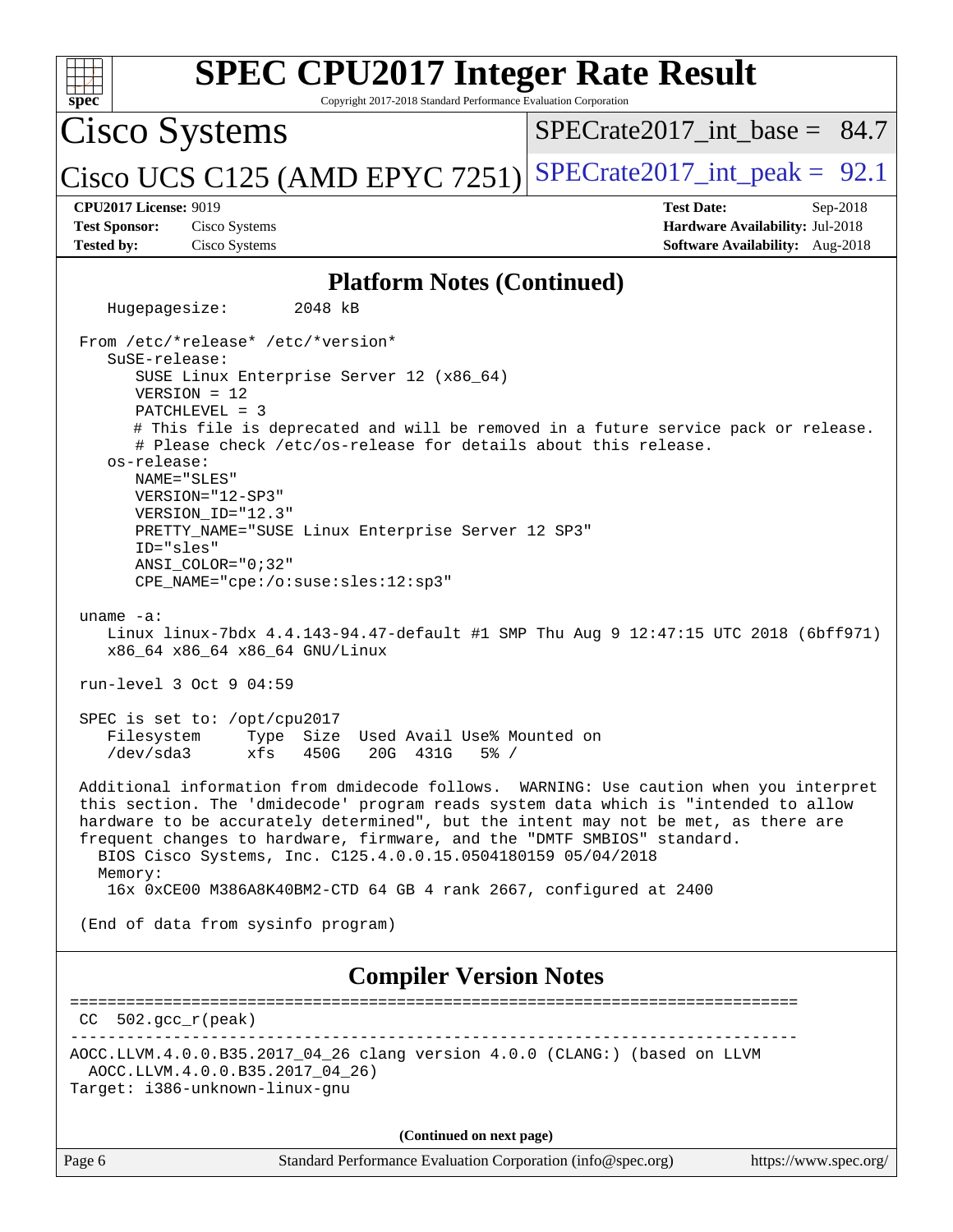| <b>SPEC CPU2017 Integer Rate Result</b><br>Copyright 2017-2018 Standard Performance Evaluation Corporation<br>spec <sup>®</sup>                                                                                                      |                                                                                                       |
|--------------------------------------------------------------------------------------------------------------------------------------------------------------------------------------------------------------------------------------|-------------------------------------------------------------------------------------------------------|
| <b>Cisco Systems</b>                                                                                                                                                                                                                 | SPECrate2017 int base = $84.7$                                                                        |
| Cisco UCS C125 (AMD EPYC 7251)                                                                                                                                                                                                       | $SPECrate2017\_int\_peak = 92.1$                                                                      |
| <b>CPU2017 License: 9019</b><br><b>Test Sponsor:</b><br>Cisco Systems<br>Cisco Systems<br><b>Tested by:</b>                                                                                                                          | <b>Test Date:</b><br>$Sep-2018$<br>Hardware Availability: Jul-2018<br>Software Availability: Aug-2018 |
| <b>Compiler Version Notes (Continued)</b>                                                                                                                                                                                            |                                                                                                       |
| Thread model: posix<br>InstalledDir: /root/work/compilers/AOCC-1.0-Compiler/bin                                                                                                                                                      |                                                                                                       |
| CXXC 523.xalancbmk_r(peak)                                                                                                                                                                                                           |                                                                                                       |
| AOCC.LLVM.4.0.0.B35.2017_04_26 clang version 4.0.0 (CLANG:) (based on LLVM<br>AOCC.LLVM.4.0.0.B35.2017_04_26)<br>Target: i386-unknown-linux-gnu<br>Thread model: posix<br>InstalledDir: /root/work/compilers/AOCC-1.0-Compiler/bin   |                                                                                                       |
| 500.perlbench_r(base) 502.gcc_r(base) 505.mcf_r(base, peak)<br>CC<br>525.x264_r(base) 557.xz_r(base, peak)                                                                                                                           |                                                                                                       |
| AOCC.LLVM.4.0.0.B35.2017_04_26 clang version 4.0.0 (CLANG:) (based on LLVM<br>AOCC.LLVM.4.0.0.B35.2017_04_26)<br>Target: x86_64-unknown-linux-gnu<br>Thread model: posix<br>InstalledDir: /root/work/compilers/AOCC-1.0-Compiler/bin |                                                                                                       |
| CXXC 520.omnetpp_r(base, peak) 523.xalancbmk_r(base) 531.deepsjeng_r(base,<br>peak) 541.leela_r(base)                                                                                                                                |                                                                                                       |
| AOCC.LLVM.4.0.0.B35.2017_04_26 clang version 4.0.0 (CLANG:) (based on LLVM<br>AOCC.LLVM.4.0.0.B35.2017_04_26)<br>Target: x86_64-unknown-linux-gnu<br>Thread model: posix<br>InstalledDir: /root/work/compilers/AOCC-1.0-Compiler/bin |                                                                                                       |
| $500. perlbench_r (peak) 525.x264_r (peak)$<br>CC                                                                                                                                                                                    |                                                                                                       |
| AOCC.LLVM.4.0.0.B35.2017_04_26 clang version 4.0.0 (CLANG:) (based on LLVM<br>AOCC.LLVM.4.0.0.B35.2017_04_26)<br>Target: x86_64-unknown-linux-gnu<br>Thread model: posix<br>InstalledDir: /root/work/compilers/AOCC-1.0-Compiler/bin |                                                                                                       |
|                                                                                                                                                                                                                                      |                                                                                                       |
| (Continued on next page)                                                                                                                                                                                                             |                                                                                                       |
| Page 7<br>Standard Performance Evaluation Corporation (info@spec.org)                                                                                                                                                                | https://www.spec.org/                                                                                 |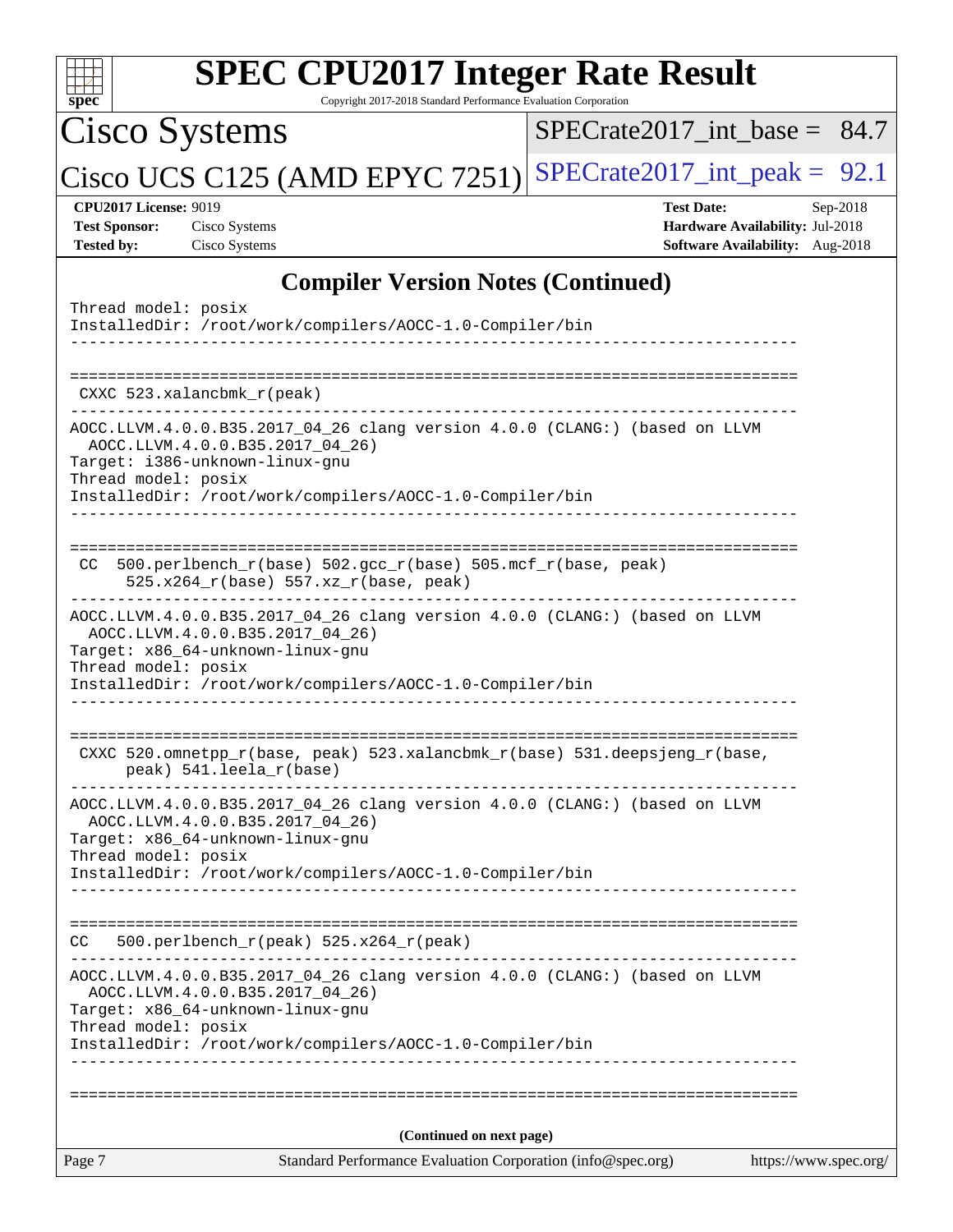| <b>SPEC CPU2017 Integer Rate Result</b><br>spec <sup>®</sup><br>Copyright 2017-2018 Standard Performance Evaluation Corporation                                                                                                                                                                                                 |                                                                                                              |
|---------------------------------------------------------------------------------------------------------------------------------------------------------------------------------------------------------------------------------------------------------------------------------------------------------------------------------|--------------------------------------------------------------------------------------------------------------|
| Cisco Systems                                                                                                                                                                                                                                                                                                                   | $SPECrate2017$ int base = 84.7                                                                               |
| Cisco UCS C125 (AMD EPYC 7251)                                                                                                                                                                                                                                                                                                  | $SPECrate2017\_int\_peak = 92.1$                                                                             |
| <b>CPU2017 License: 9019</b><br><b>Test Sponsor:</b><br>Cisco Systems<br><b>Tested by:</b><br>Cisco Systems                                                                                                                                                                                                                     | <b>Test Date:</b><br>$Sep-2018$<br>Hardware Availability: Jul-2018<br><b>Software Availability:</b> Aug-2018 |
| <b>Compiler Version Notes (Continued)</b><br>CXXC $541$ .leela $r$ (peak)                                                                                                                                                                                                                                                       |                                                                                                              |
| AOCC.LLVM.4.0.0.B35.2017_04_26 clang version 4.0.0 (CLANG:) (based on LLVM<br>AOCC.LLVM.4.0.0.B35.2017_04_26)<br>Target: x86_64-unknown-linux-gnu<br>Thread model: posix<br>InstalledDir: /root/work/compilers/AOCC-1.0-Compiler/bin                                                                                            |                                                                                                              |
| 548.exchange2_r(base, peak)<br>FC.                                                                                                                                                                                                                                                                                              |                                                                                                              |
| GNU Fortran (GCC) 4.8.2<br>Copyright (C) 2013 Free Software Foundation, Inc.<br>GNU Fortran comes with NO WARRANTY, to the extent permitted by law.<br>You may redistribute copies of GNU Fortran<br>under the terms of the GNU General Public License.<br>For more information about these matters, see the file named COPYING |                                                                                                              |

## **[Base Compiler Invocation](http://www.spec.org/auto/cpu2017/Docs/result-fields.html#BaseCompilerInvocation)**

[C benchmarks](http://www.spec.org/auto/cpu2017/Docs/result-fields.html#Cbenchmarks): [clang](http://www.spec.org/cpu2017/results/res2018q4/cpu2017-20181016-09250.flags.html#user_CCbase_Fclang3)

[C++ benchmarks:](http://www.spec.org/auto/cpu2017/Docs/result-fields.html#CXXbenchmarks) [clang++](http://www.spec.org/cpu2017/results/res2018q4/cpu2017-20181016-09250.flags.html#user_CXXbase_Fclang3_57a48582e5be507d19b2527b3e7d4f85d9b8669ffc9a8a0dbb9bcf949a918a58bbab411e0c4d14a3922022a3e425a90db94042683824c1806feff4324ca1000d)

[Fortran benchmarks](http://www.spec.org/auto/cpu2017/Docs/result-fields.html#Fortranbenchmarks): [clang](http://www.spec.org/cpu2017/results/res2018q4/cpu2017-20181016-09250.flags.html#user_FCbase_Fclang3) [gfortran](http://www.spec.org/cpu2017/results/res2018q4/cpu2017-20181016-09250.flags.html#user_FCbase_Fgfortran_128c91a56d61ddb07404721e65b8f9498c31a443dacbd3b7f212891090eca86e2d099b520f75b99e9e8ac4fdec01f4d15f0b65e47123ec4c42b0759045731a1f)

## **[Base Portability Flags](http://www.spec.org/auto/cpu2017/Docs/result-fields.html#BasePortabilityFlags)**

 500.perlbench\_r: [-DSPEC\\_LINUX\\_X64](http://www.spec.org/cpu2017/results/res2018q4/cpu2017-20181016-09250.flags.html#b500.perlbench_r_basePORTABILITY_DSPEC_LINUX_X64) [-DSPEC\\_LP64](http://www.spec.org/cpu2017/results/res2018q4/cpu2017-20181016-09250.flags.html#b500.perlbench_r_baseEXTRA_PORTABILITY_DSPEC_LP64) 502.gcc\_r: [-DSPEC\\_LP64](http://www.spec.org/cpu2017/results/res2018q4/cpu2017-20181016-09250.flags.html#suite_baseEXTRA_PORTABILITY502_gcc_r_DSPEC_LP64) 505.mcf\_r: [-DSPEC\\_LP64](http://www.spec.org/cpu2017/results/res2018q4/cpu2017-20181016-09250.flags.html#suite_baseEXTRA_PORTABILITY505_mcf_r_DSPEC_LP64) 520.omnetpp\_r: [-DSPEC\\_LP64](http://www.spec.org/cpu2017/results/res2018q4/cpu2017-20181016-09250.flags.html#suite_baseEXTRA_PORTABILITY520_omnetpp_r_DSPEC_LP64) 523.xalancbmk\_r: [-DSPEC\\_LINUX](http://www.spec.org/cpu2017/results/res2018q4/cpu2017-20181016-09250.flags.html#b523.xalancbmk_r_basePORTABILITY_DSPEC_LINUX) [-DSPEC\\_LP64](http://www.spec.org/cpu2017/results/res2018q4/cpu2017-20181016-09250.flags.html#suite_baseEXTRA_PORTABILITY523_xalancbmk_r_DSPEC_LP64) 525.x264\_r: [-DSPEC\\_LP64](http://www.spec.org/cpu2017/results/res2018q4/cpu2017-20181016-09250.flags.html#suite_baseEXTRA_PORTABILITY525_x264_r_DSPEC_LP64) 531.deepsjeng\_r: [-DSPEC\\_LP64](http://www.spec.org/cpu2017/results/res2018q4/cpu2017-20181016-09250.flags.html#suite_baseEXTRA_PORTABILITY531_deepsjeng_r_DSPEC_LP64) 541.leela\_r: [-DSPEC\\_LP64](http://www.spec.org/cpu2017/results/res2018q4/cpu2017-20181016-09250.flags.html#suite_baseEXTRA_PORTABILITY541_leela_r_DSPEC_LP64) 548.exchange2\_r: [-DSPEC\\_LP64](http://www.spec.org/cpu2017/results/res2018q4/cpu2017-20181016-09250.flags.html#suite_baseEXTRA_PORTABILITY548_exchange2_r_DSPEC_LP64) 557.xz\_r: [-DSPEC\\_LP64](http://www.spec.org/cpu2017/results/res2018q4/cpu2017-20181016-09250.flags.html#suite_baseEXTRA_PORTABILITY557_xz_r_DSPEC_LP64)

Page 8 Standard Performance Evaluation Corporation [\(info@spec.org\)](mailto:info@spec.org) <https://www.spec.org/>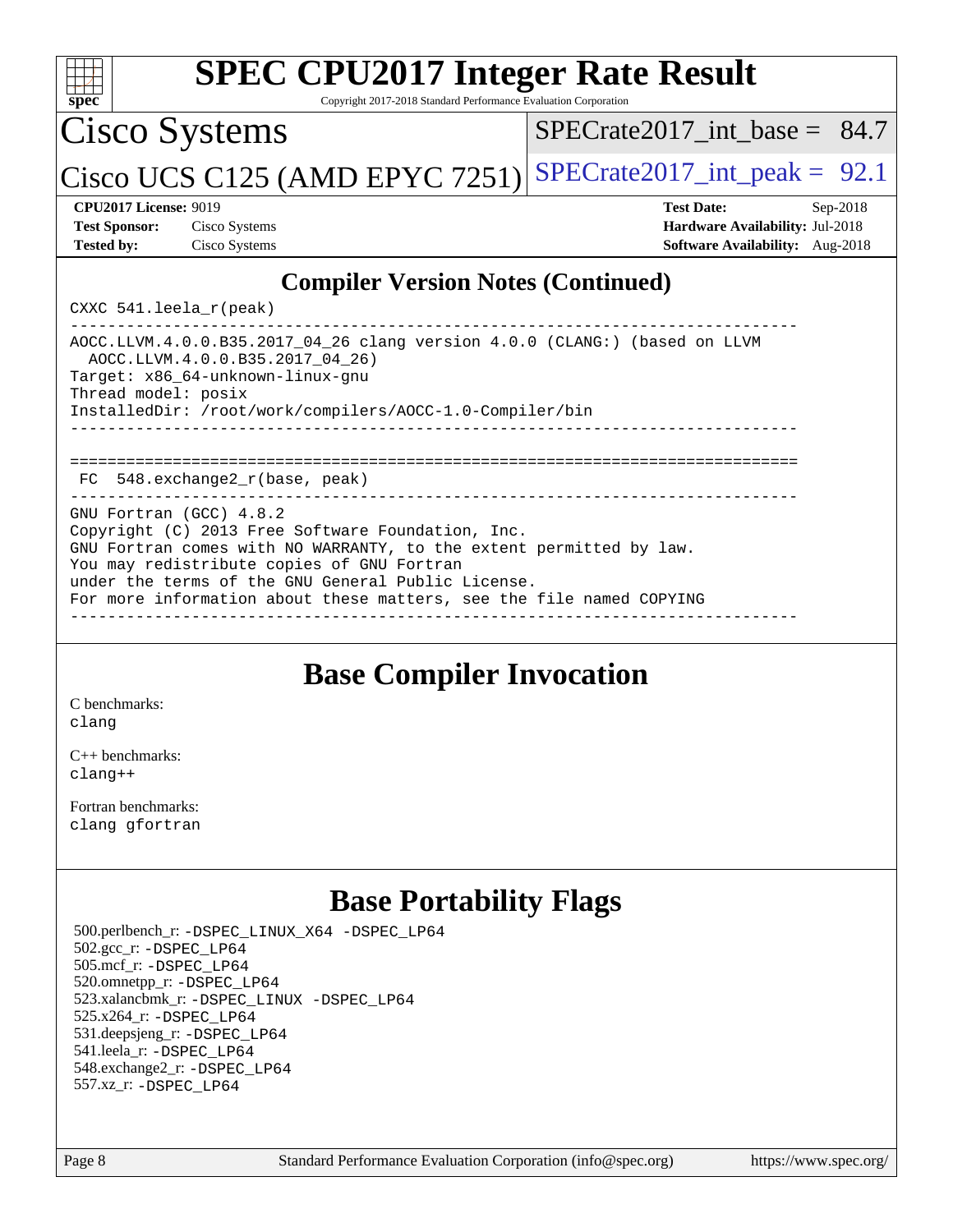| <b>SPEC CPU2017 Integer Rate Result</b><br>spec <sup>®</sup><br>Copyright 2017-2018 Standard Performance Evaluation Corporation                                                                                                                                                                                                                              |                                                                                                            |  |  |  |  |  |
|--------------------------------------------------------------------------------------------------------------------------------------------------------------------------------------------------------------------------------------------------------------------------------------------------------------------------------------------------------------|------------------------------------------------------------------------------------------------------------|--|--|--|--|--|
| Cisco Systems                                                                                                                                                                                                                                                                                                                                                | $SPECrate2017\_int\_base = 84.7$                                                                           |  |  |  |  |  |
| Cisco UCS C125 (AMD EPYC 7251)                                                                                                                                                                                                                                                                                                                               | $SPECrate2017\_int\_peak = 92.1$                                                                           |  |  |  |  |  |
| <b>CPU2017 License: 9019</b><br><b>Test Sponsor:</b><br>Cisco Systems<br><b>Tested by:</b><br>Cisco Systems                                                                                                                                                                                                                                                  | <b>Test Date:</b><br>Sep-2018<br>Hardware Availability: Jul-2018<br><b>Software Availability:</b> Aug-2018 |  |  |  |  |  |
| <b>Base Optimization Flags</b>                                                                                                                                                                                                                                                                                                                               |                                                                                                            |  |  |  |  |  |
| C benchmarks:<br>-flto -Wl, -plugin-opt= -merge-constant -lsr-in-nested-loop<br>-disable-vect-cmp -03 -ffast-math -march=znver1 -fstruct-layout=2<br>-mllvm -unroll-threshold=100 -fremap-arrays -mno-avx2<br>-inline-threshold=1000 -z muldefs -ljemalloc                                                                                                   |                                                                                                            |  |  |  |  |  |
| $ C_{++}\rangle$ benchmarks:<br>-flto -Wl, -plugin-opt= -merge-constant -lsr-in-nested-loop<br>-disable-vect-cmp -03 -march=znver1 -mllvm -unroll-threshold=100<br>-finline-aggressive -fremap-arrays -inline-threshold=1000 -z muldefs<br>-ljemalloc                                                                                                        |                                                                                                            |  |  |  |  |  |
| Fortran benchmarks:<br>-flto -Wl, -plugin-opt= -merge-constant -lsr-in-nested-loop<br>-disable-vect-cmp -03 -mavx -madx -funroll-loops -ffast-math<br>-z muldefs -Ofast -fdefault-integer-8 -fplugin=dragonegg.so<br>-fplugin-arg-dragonegg-llvm-option=" -enable-iv-split<br>-inline-threshold:1000 -disable-vect-cmp" -ljemalloc -lgfortran<br>$-lamdlibm$ |                                                                                                            |  |  |  |  |  |
| <b>Peak Compiler Invocation</b>                                                                                                                                                                                                                                                                                                                              |                                                                                                            |  |  |  |  |  |
| C benchmarks:                                                                                                                                                                                                                                                                                                                                                |                                                                                                            |  |  |  |  |  |
| clang<br>$C++$ benchmarks:                                                                                                                                                                                                                                                                                                                                   |                                                                                                            |  |  |  |  |  |
| $clang++$                                                                                                                                                                                                                                                                                                                                                    |                                                                                                            |  |  |  |  |  |
| Fortran benchmarks:<br>clang gfortran                                                                                                                                                                                                                                                                                                                        |                                                                                                            |  |  |  |  |  |
|                                                                                                                                                                                                                                                                                                                                                              |                                                                                                            |  |  |  |  |  |

## **[Peak Portability Flags](http://www.spec.org/auto/cpu2017/Docs/result-fields.html#PeakPortabilityFlags)**

 500.perlbench\_r: [-DSPEC\\_LINUX\\_X64](http://www.spec.org/cpu2017/results/res2018q4/cpu2017-20181016-09250.flags.html#b500.perlbench_r_peakPORTABILITY_DSPEC_LINUX_X64) [-DSPEC\\_LP64](http://www.spec.org/cpu2017/results/res2018q4/cpu2017-20181016-09250.flags.html#b500.perlbench_r_peakEXTRA_PORTABILITY_DSPEC_LP64) 505.mcf\_r: [-DSPEC\\_LP64](http://www.spec.org/cpu2017/results/res2018q4/cpu2017-20181016-09250.flags.html#suite_peakEXTRA_PORTABILITY505_mcf_r_DSPEC_LP64) 520.omnetpp\_r: [-DSPEC\\_LP64](http://www.spec.org/cpu2017/results/res2018q4/cpu2017-20181016-09250.flags.html#suite_peakEXTRA_PORTABILITY520_omnetpp_r_DSPEC_LP64) 523.xalancbmk\_r: [-DSPEC\\_LINUX](http://www.spec.org/cpu2017/results/res2018q4/cpu2017-20181016-09250.flags.html#b523.xalancbmk_r_peakPORTABILITY_DSPEC_LINUX) 525.x264\_r: [-DSPEC\\_LP64](http://www.spec.org/cpu2017/results/res2018q4/cpu2017-20181016-09250.flags.html#suite_peakEXTRA_PORTABILITY525_x264_r_DSPEC_LP64) 531.deepsjeng\_r: [-DSPEC\\_LP64](http://www.spec.org/cpu2017/results/res2018q4/cpu2017-20181016-09250.flags.html#suite_peakEXTRA_PORTABILITY531_deepsjeng_r_DSPEC_LP64) 541.leela\_r: [-DSPEC\\_LP64](http://www.spec.org/cpu2017/results/res2018q4/cpu2017-20181016-09250.flags.html#suite_peakEXTRA_PORTABILITY541_leela_r_DSPEC_LP64) 548.exchange2\_r: [-DSPEC\\_LP64](http://www.spec.org/cpu2017/results/res2018q4/cpu2017-20181016-09250.flags.html#suite_peakEXTRA_PORTABILITY548_exchange2_r_DSPEC_LP64)

**(Continued on next page)**

Page 9 Standard Performance Evaluation Corporation [\(info@spec.org\)](mailto:info@spec.org) <https://www.spec.org/>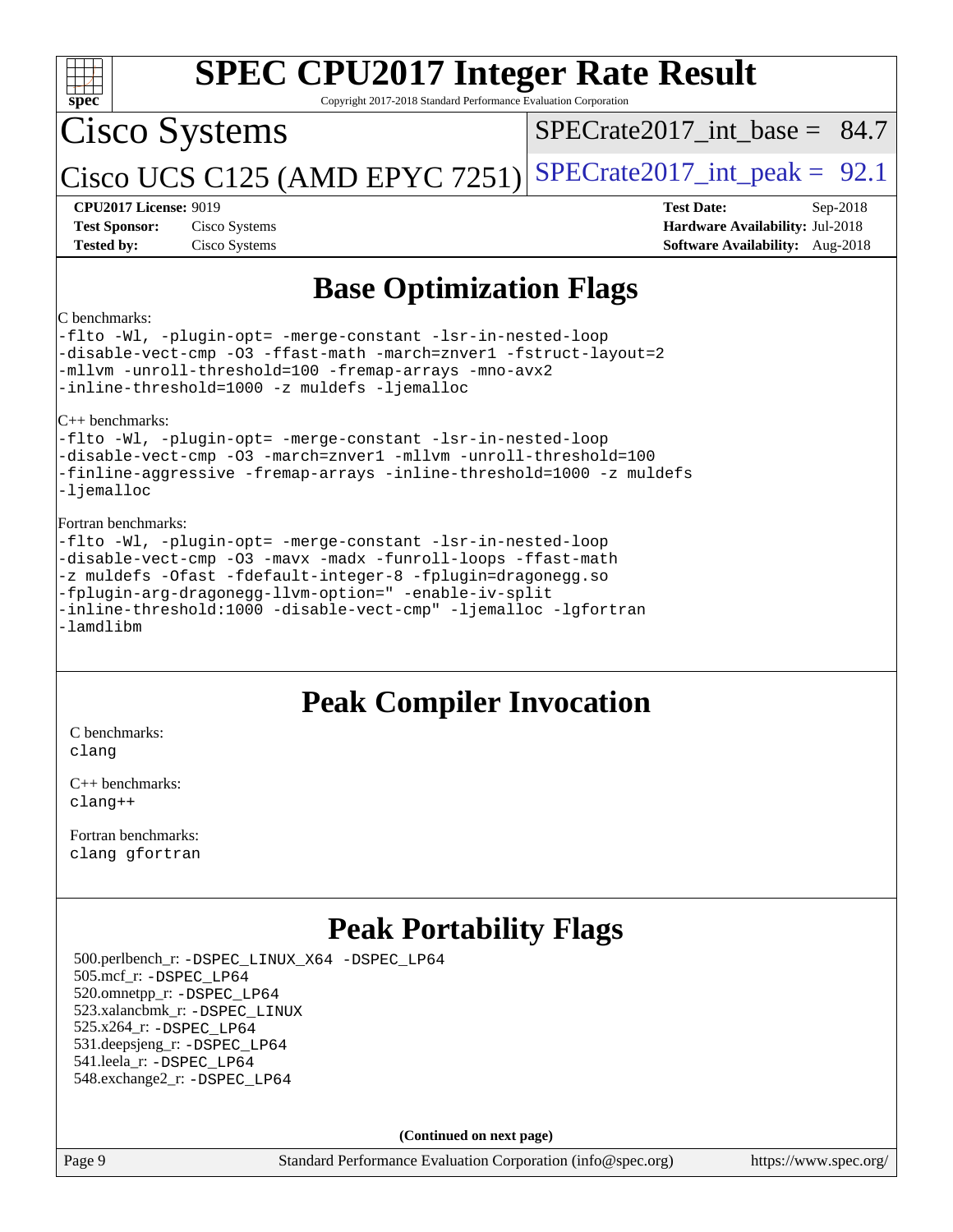

Copyright 2017-2018 Standard Performance Evaluation Corporation

Cisco Systems

 $SPECTate2017\_int\_base = 84.7$ 

Cisco UCS C125 (AMD EPYC 7251) SPECrate  $2017$ \_int\_peak = 92.1

**[CPU2017 License:](http://www.spec.org/auto/cpu2017/Docs/result-fields.html#CPU2017License)** 9019 **[Test Date:](http://www.spec.org/auto/cpu2017/Docs/result-fields.html#TestDate)** Sep-2018 **[Test Sponsor:](http://www.spec.org/auto/cpu2017/Docs/result-fields.html#TestSponsor)** Cisco Systems **[Hardware Availability:](http://www.spec.org/auto/cpu2017/Docs/result-fields.html#HardwareAvailability)** Jul-2018 **[Tested by:](http://www.spec.org/auto/cpu2017/Docs/result-fields.html#Testedby)** Cisco Systems **[Software Availability:](http://www.spec.org/auto/cpu2017/Docs/result-fields.html#SoftwareAvailability)** Aug-2018

## **[Peak Portability Flags \(Continued\)](http://www.spec.org/auto/cpu2017/Docs/result-fields.html#PeakPortabilityFlags)**

557.xz\_r: [-DSPEC\\_LP64](http://www.spec.org/cpu2017/results/res2018q4/cpu2017-20181016-09250.flags.html#suite_peakEXTRA_PORTABILITY557_xz_r_DSPEC_LP64)

## **[Peak Optimization Flags](http://www.spec.org/auto/cpu2017/Docs/result-fields.html#PeakOptimizationFlags)**

[C benchmarks](http://www.spec.org/auto/cpu2017/Docs/result-fields.html#Cbenchmarks):

 500.perlbench\_r: [-flto](http://www.spec.org/cpu2017/results/res2018q4/cpu2017-20181016-09250.flags.html#user_peakCOPTIMIZEEXTRA_LDFLAGS500_perlbench_r_F-flto) [-Wl,](http://www.spec.org/cpu2017/results/res2018q4/cpu2017-20181016-09250.flags.html#user_peakEXTRA_LDFLAGS500_perlbench_r_F-Wl_5f669859b7c1a0295edc4f5fd536c381023f180a987810cb5cfa1d9467a27ac14b13770b9732d7618b24fc778f3dfdf68b65521d505fc870281e0142944925a0) [-plugin-opt=](http://www.spec.org/cpu2017/results/res2018q4/cpu2017-20181016-09250.flags.html#user_peakEXTRA_LDFLAGS500_perlbench_r_F-plugin-opt_772899571bb6157e4b8feeb3276e6c06dec41c1bbb0aa637c8700742a4baaf7e7b56061e32ae2365a76a44d8c448177ca3ee066cdf7537598ff772fc461942c2) [-merge-constant](http://www.spec.org/cpu2017/results/res2018q4/cpu2017-20181016-09250.flags.html#user_peakEXTRA_LDFLAGS500_perlbench_r_F-merge-constant_bdb3ec75d21d5cf0ab1961ebe7105d0ea3b0c6d89a312cf7efc1d107e6c56c92c36b5d564d0702d1e2526f6b92f188b4413eb5a54b1f9e4a41f5a9bfc0233b92) [-lsr-in-nested-loop](http://www.spec.org/cpu2017/results/res2018q4/cpu2017-20181016-09250.flags.html#user_peakEXTRA_LDFLAGS500_perlbench_r_F-lsr-in-nested-loop) [-fprofile-instr-generate](http://www.spec.org/cpu2017/results/res2018q4/cpu2017-20181016-09250.flags.html#user_peakPASS1_CFLAGSPASS1_LDFLAGS500_perlbench_r_F-fprofile-instr-generate)(pass 1) [-fprofile-instr-use](http://www.spec.org/cpu2017/results/res2018q4/cpu2017-20181016-09250.flags.html#user_peakPASS2_CFLAGSPASS2_LDFLAGS500_perlbench_r_F-fprofile-instr-use)(pass 2) [-Ofast](http://www.spec.org/cpu2017/results/res2018q4/cpu2017-20181016-09250.flags.html#user_peakCOPTIMIZE500_perlbench_r_F-aocc-Ofast) [-march=znver1](http://www.spec.org/cpu2017/results/res2018q4/cpu2017-20181016-09250.flags.html#user_peakCOPTIMIZE500_perlbench_r_F-march) [-fstruct-layout=3](http://www.spec.org/cpu2017/results/res2018q4/cpu2017-20181016-09250.flags.html#user_peakCOPTIMIZE500_perlbench_r_F-fstruct-layout) [-mllvm](http://www.spec.org/cpu2017/results/res2018q4/cpu2017-20181016-09250.flags.html#user_peakCOPTIMIZE500_perlbench_r_F-mllvm_76e3f86ef8d8cc4dfa84cec42d531db351fee284f72cd5d644b5bdbef9c2604296512be6a431d9e19d0523544399ea9dd745afc2fff755a0705d428460dc659e) [-vectorize-memory-aggressively](http://www.spec.org/cpu2017/results/res2018q4/cpu2017-20181016-09250.flags.html#user_peakCOPTIMIZE500_perlbench_r_F-vectorize-memory-aggressively) [-mno-avx2](http://www.spec.org/cpu2017/results/res2018q4/cpu2017-20181016-09250.flags.html#user_peakCOPTIMIZE500_perlbench_r_F-mno-avx2) [-unroll-threshold=100](http://www.spec.org/cpu2017/results/res2018q4/cpu2017-20181016-09250.flags.html#user_peakCOPTIMIZE500_perlbench_r_F-unroll-threshold) [-fremap-arrays](http://www.spec.org/cpu2017/results/res2018q4/cpu2017-20181016-09250.flags.html#user_peakCOPTIMIZE500_perlbench_r_F-fremap-arrays) [-inline-threshold=1000](http://www.spec.org/cpu2017/results/res2018q4/cpu2017-20181016-09250.flags.html#user_peakCOPTIMIZE500_perlbench_r_F-inline-threshold_1daf3e0321a7a0c1ea19068c818f3f119b1e5dfc986cc791557791f4b93536c1546ba0c8585f62303269f504aa232e0ca278e8489928152e32e0752215741730) [-ljemalloc](http://www.spec.org/cpu2017/results/res2018q4/cpu2017-20181016-09250.flags.html#user_peakEXTRA_LIBS500_perlbench_r_F-ljemalloc)

```
 502.gcc_r: -m32 -flto -Wl, -plugin-opt= -merge-constant
-lsr-in-nested-loop -Ofast -march=znver1
-fstruct-layout=3 -mllvm -vectorize-memory-aggressively
-mno-avx2 -unroll-threshold=100 -fremap-arrays
-inline-threshold=1000 -fgnu89-inline
-D_FILE_OFFSET_BITS=64(*) -ljemalloc
```

```
 505.mcf_r: -flto -Wl, -plugin-opt= -merge-constant
-lsr-in-nested-loop -Ofast -march=znver1
-fstruct-layout=3 -mllvm -vectorize-memory-aggressively
-mno-avx2 -unroll-threshold=100 -fremap-arrays
-inline-threshold=1000 -ljemalloc
```
525.x264\_r: Same as 500.perlbench\_r

557.xz\_r: Same as 505.mcf\_r

[C++ benchmarks:](http://www.spec.org/auto/cpu2017/Docs/result-fields.html#CXXbenchmarks)

 520.omnetpp\_r: [-flto](http://www.spec.org/cpu2017/results/res2018q4/cpu2017-20181016-09250.flags.html#user_peakCXXOPTIMIZEEXTRA_LDFLAGS520_omnetpp_r_F-flto) [-Wl,](http://www.spec.org/cpu2017/results/res2018q4/cpu2017-20181016-09250.flags.html#user_peakEXTRA_LDFLAGS520_omnetpp_r_F-Wl_5f669859b7c1a0295edc4f5fd536c381023f180a987810cb5cfa1d9467a27ac14b13770b9732d7618b24fc778f3dfdf68b65521d505fc870281e0142944925a0) [-plugin-opt=](http://www.spec.org/cpu2017/results/res2018q4/cpu2017-20181016-09250.flags.html#user_peakEXTRA_LDFLAGS520_omnetpp_r_F-plugin-opt_772899571bb6157e4b8feeb3276e6c06dec41c1bbb0aa637c8700742a4baaf7e7b56061e32ae2365a76a44d8c448177ca3ee066cdf7537598ff772fc461942c2) [-merge-constant](http://www.spec.org/cpu2017/results/res2018q4/cpu2017-20181016-09250.flags.html#user_peakEXTRA_LDFLAGS520_omnetpp_r_F-merge-constant_bdb3ec75d21d5cf0ab1961ebe7105d0ea3b0c6d89a312cf7efc1d107e6c56c92c36b5d564d0702d1e2526f6b92f188b4413eb5a54b1f9e4a41f5a9bfc0233b92) [-lsr-in-nested-loop](http://www.spec.org/cpu2017/results/res2018q4/cpu2017-20181016-09250.flags.html#user_peakEXTRA_LDFLAGS520_omnetpp_r_F-lsr-in-nested-loop) [-Ofast](http://www.spec.org/cpu2017/results/res2018q4/cpu2017-20181016-09250.flags.html#user_peakCXXOPTIMIZE520_omnetpp_r_F-aocc-Ofast) [-march=znver1](http://www.spec.org/cpu2017/results/res2018q4/cpu2017-20181016-09250.flags.html#user_peakCXXOPTIMIZE520_omnetpp_r_F-march) [-finline-aggressive](http://www.spec.org/cpu2017/results/res2018q4/cpu2017-20181016-09250.flags.html#user_peakCXXOPTIMIZE520_omnetpp_r_F-finline-aggressive) [-mllvm](http://www.spec.org/cpu2017/results/res2018q4/cpu2017-20181016-09250.flags.html#user_peakCXXOPTIMIZE520_omnetpp_r_F-mllvm_76e3f86ef8d8cc4dfa84cec42d531db351fee284f72cd5d644b5bdbef9c2604296512be6a431d9e19d0523544399ea9dd745afc2fff755a0705d428460dc659e) [-unroll-threshold=100](http://www.spec.org/cpu2017/results/res2018q4/cpu2017-20181016-09250.flags.html#user_peakCXXOPTIMIZE520_omnetpp_r_F-unroll-threshold) [-fremap-arrays](http://www.spec.org/cpu2017/results/res2018q4/cpu2017-20181016-09250.flags.html#user_peakCXXOPTIMIZE520_omnetpp_r_F-fremap-arrays) [-inline-threshold=1000](http://www.spec.org/cpu2017/results/res2018q4/cpu2017-20181016-09250.flags.html#user_peakCXXOPTIMIZE520_omnetpp_r_F-inline-threshold_1daf3e0321a7a0c1ea19068c818f3f119b1e5dfc986cc791557791f4b93536c1546ba0c8585f62303269f504aa232e0ca278e8489928152e32e0752215741730) [-ljemalloc](http://www.spec.org/cpu2017/results/res2018q4/cpu2017-20181016-09250.flags.html#user_peakEXTRA_LIBS520_omnetpp_r_F-ljemalloc)

 523.xalancbmk\_r: [-m32](http://www.spec.org/cpu2017/results/res2018q4/cpu2017-20181016-09250.flags.html#user_peakCXXLD523_xalancbmk_r_F-m32) [-flto](http://www.spec.org/cpu2017/results/res2018q4/cpu2017-20181016-09250.flags.html#user_peakCXXOPTIMIZEEXTRA_LDFLAGS523_xalancbmk_r_F-flto) [-Wl,](http://www.spec.org/cpu2017/results/res2018q4/cpu2017-20181016-09250.flags.html#user_peakEXTRA_LDFLAGS523_xalancbmk_r_F-Wl_5f669859b7c1a0295edc4f5fd536c381023f180a987810cb5cfa1d9467a27ac14b13770b9732d7618b24fc778f3dfdf68b65521d505fc870281e0142944925a0) [-plugin-opt=](http://www.spec.org/cpu2017/results/res2018q4/cpu2017-20181016-09250.flags.html#user_peakEXTRA_LDFLAGS523_xalancbmk_r_F-plugin-opt_772899571bb6157e4b8feeb3276e6c06dec41c1bbb0aa637c8700742a4baaf7e7b56061e32ae2365a76a44d8c448177ca3ee066cdf7537598ff772fc461942c2) [-merge-constant](http://www.spec.org/cpu2017/results/res2018q4/cpu2017-20181016-09250.flags.html#user_peakEXTRA_LDFLAGS523_xalancbmk_r_F-merge-constant_bdb3ec75d21d5cf0ab1961ebe7105d0ea3b0c6d89a312cf7efc1d107e6c56c92c36b5d564d0702d1e2526f6b92f188b4413eb5a54b1f9e4a41f5a9bfc0233b92) [-lsr-in-nested-loop](http://www.spec.org/cpu2017/results/res2018q4/cpu2017-20181016-09250.flags.html#user_peakEXTRA_LDFLAGS523_xalancbmk_r_F-lsr-in-nested-loop) [-Ofast](http://www.spec.org/cpu2017/results/res2018q4/cpu2017-20181016-09250.flags.html#user_peakCXXOPTIMIZE523_xalancbmk_r_F-aocc-Ofast) [-march=znver1](http://www.spec.org/cpu2017/results/res2018q4/cpu2017-20181016-09250.flags.html#user_peakCXXOPTIMIZE523_xalancbmk_r_F-march) [-finline-aggressive](http://www.spec.org/cpu2017/results/res2018q4/cpu2017-20181016-09250.flags.html#user_peakCXXOPTIMIZE523_xalancbmk_r_F-finline-aggressive) [-mllvm](http://www.spec.org/cpu2017/results/res2018q4/cpu2017-20181016-09250.flags.html#user_peakCXXOPTIMIZE523_xalancbmk_r_F-mllvm_76e3f86ef8d8cc4dfa84cec42d531db351fee284f72cd5d644b5bdbef9c2604296512be6a431d9e19d0523544399ea9dd745afc2fff755a0705d428460dc659e) [-unroll-threshold=100](http://www.spec.org/cpu2017/results/res2018q4/cpu2017-20181016-09250.flags.html#user_peakCXXOPTIMIZE523_xalancbmk_r_F-unroll-threshold) [-fremap-arrays](http://www.spec.org/cpu2017/results/res2018q4/cpu2017-20181016-09250.flags.html#user_peakCXXOPTIMIZE523_xalancbmk_r_F-fremap-arrays) [-inline-threshold=1000](http://www.spec.org/cpu2017/results/res2018q4/cpu2017-20181016-09250.flags.html#user_peakCXXOPTIMIZE523_xalancbmk_r_F-inline-threshold_1daf3e0321a7a0c1ea19068c818f3f119b1e5dfc986cc791557791f4b93536c1546ba0c8585f62303269f504aa232e0ca278e8489928152e32e0752215741730) [-D\\_FILE\\_OFFSET\\_BITS=64](http://www.spec.org/cpu2017/results/res2018q4/cpu2017-20181016-09250.flags.html#user_peakEXTRA_PORTABILITY523_xalancbmk_r_F-D_FILE_OFFSET_BITS_5ae949a99b284ddf4e95728d47cb0843d81b2eb0e18bdfe74bbf0f61d0b064f4bda2f10ea5eb90e1dcab0e84dbc592acfc5018bc955c18609f94ddb8d550002c)(\*) [-ljemalloc](http://www.spec.org/cpu2017/results/res2018q4/cpu2017-20181016-09250.flags.html#user_peakEXTRA_LIBS523_xalancbmk_r_F-ljemalloc)

**(Continued on next page)**